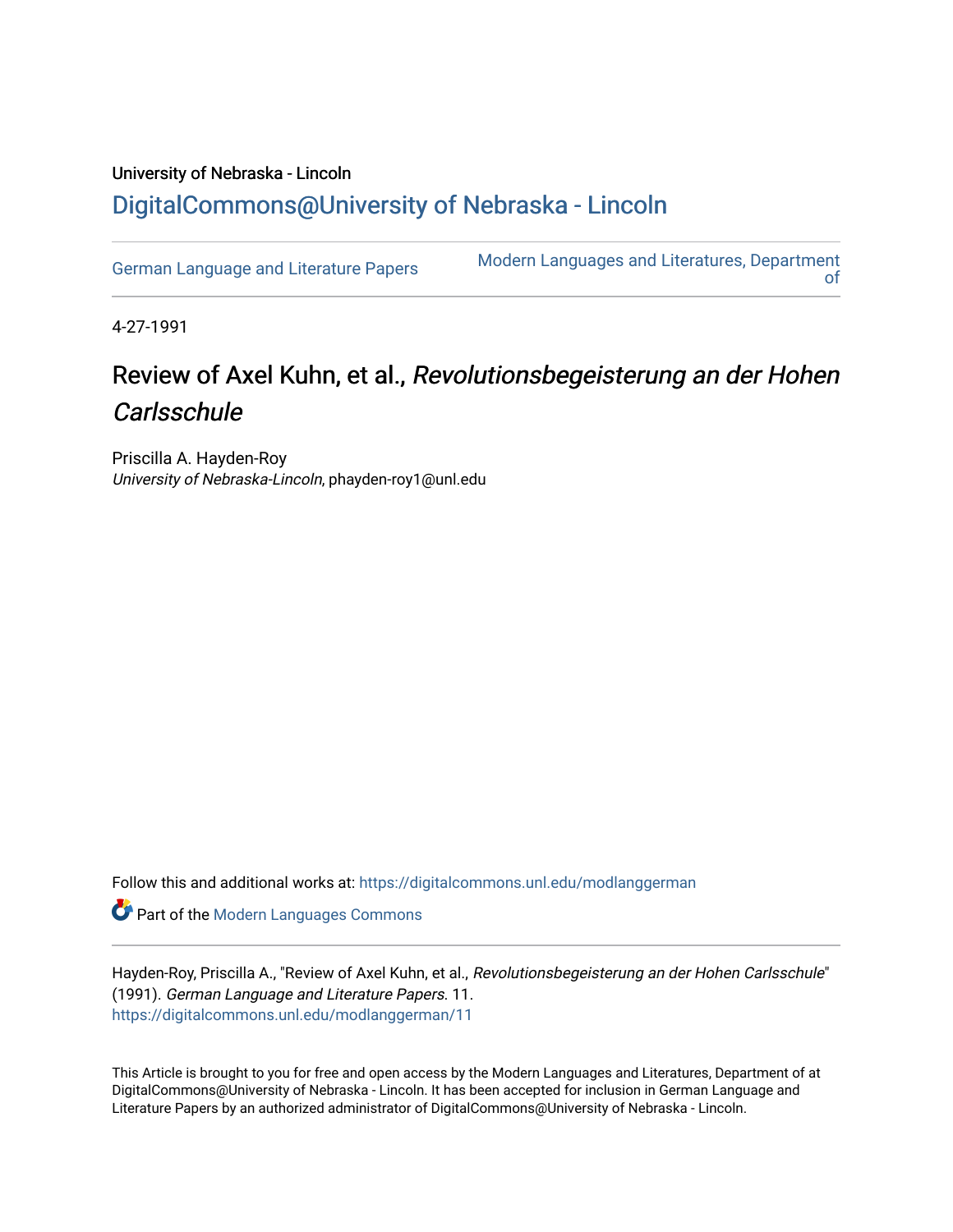Published in *German Quarterly* 64 (1991), 252-253.

Published by the American Association of Teachers of German (AATG) 112 Haddontowne Ct. #104, Cherry Hill, NJ 08034-3668 USA

http://germanquarterly.aatg.org/

Copyright © 1991 American Association of Teachers of German. Used by permission.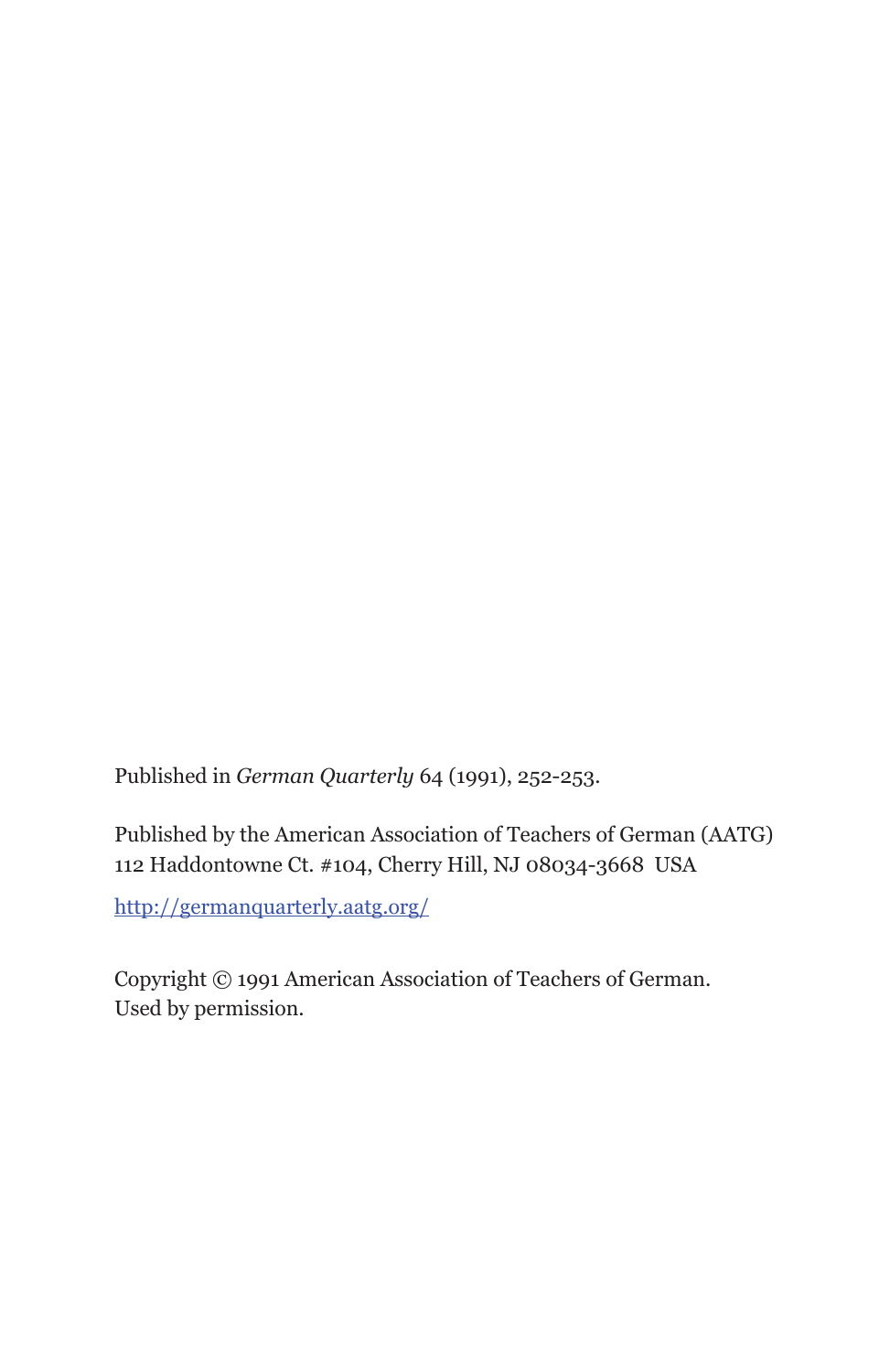Bertaux's Hölderlin research, to Inge Stephan's study of literary Jacobinism, to work by historians Heinrich Scheel and Walter Grab, an image emerges of a primarily young generation inspired by revolutionary ideals, critical of German territorial princes, involved in Jacobin clubs, in some instances even plotting to overthrow the feudal state. Axel Kuhn, historian at the Technische Hochschule in Stuttgart, has contributed to this body of research with his study of the Hohe Carlsschule, the military academy founded in Stuttgart by Duke Carl Eugen of Wiirttemberg, famous for its oppressively strict discipline and its exceptionally talented students, including Friedrich Schiller. As Kuhn says, the book is written in the form of a detective novel (ll), and relates how he went about uncovering and piecing together the story of revolutionary enthusiasm at the Carlsschule. To this end he designed a seminar, enlisting the help of students in sifting through archival materials and-one cannot help but notice-at the same time awakening in them a vicarious enthusiasm as they identified with these newly discovered historical models. (For example, included in the book is a fictitious diary written by one of the seminar members, which relates a cadet's subjective musings on the French Revolution.)

The Carlsschule was a relatively short-lived institution (1770-1794), and thus Kuhn's investigation is limited to a brief span of time, the most interesting events falling roughly between 1790 and 1793. The actors in this drama may be unfamiliar to literary historians: the doctors Johann Georg Kerner (eldest brother of the poet and doctor Justinus Kerner) and Christoph Heinrich Pfaff; the painters Joseph Anton Koch, Johann Heinrich Dannecker, Johann Baptiste Seele, and Karl Gottlieb Schweikert; and a number of the Carlsschule faculty. The students concerned were born around 1770, thus belonging to the same generation as Hegel, Holderlin, and Schelling who, by the time of the French Revolution, were studying in nearby Tübingen at the only other university in Wurttemberg. Although Kuhn does not address the possibility of exchanges between the political clubs at the two universities, his study offers an interesting parallel to the activities in Tübingen and brings to light sources that will be helpful in further studies of both groups.

At the center of this investigation are two events instigated by the cadets early in 1791. At a public masquerade in January, attended by the Wiirttemberg ducal family and visiting French nobility, three cadets-who were dressed respectively in blue, red, and white with tricolor sashes-demonstra-

KUHN, AXEL, et al. *Revolutionsbegeisterung an der Hohen Carlsschule.* Stuttgart-Bad Cannstatt: frornrnann-holzboog, **1989. 189**  pp. **DM 54.** 

In the last twenty years a number of scholars have discovered growing evidence for revolutionary sympathy and activity among German intellectuals living during the French Revolution. From Pierre